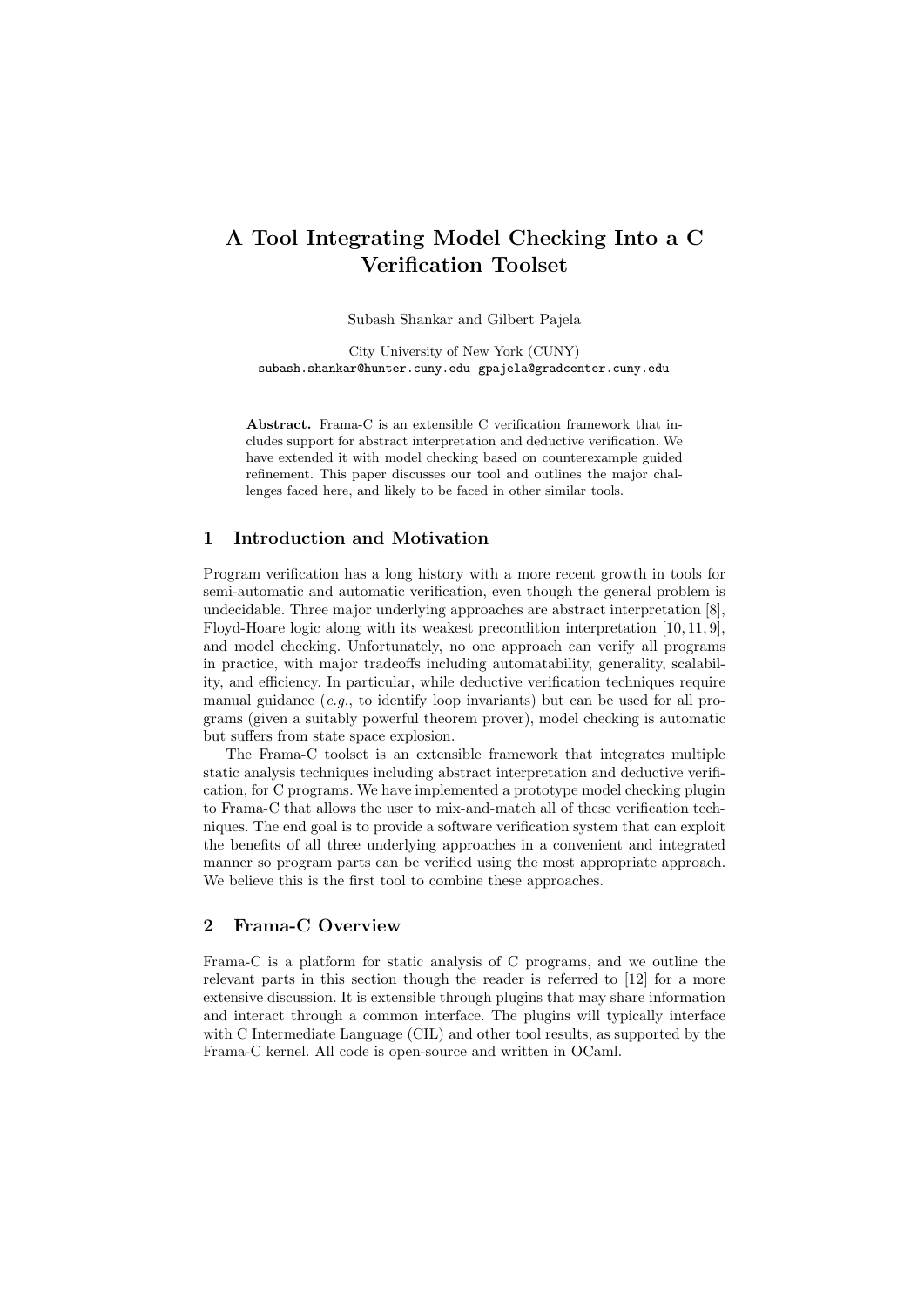Frama-C analyses generally act on specifications written using the ANSI/ISO C Specification Language (ACSL) [1]. ACSL allows for specification of contracts on functions/statements, with requires, ensures, and assigns clauses to express pre-conditions, post-conditions, and the set of variables potentially modified by the function/statement, respectively. Clauses are standard C expressions extended with auxiliary variables  $\text{and } \text{our}$  corresponding to a function return value and the pre-state value of var, respectively.

Frama-C comes with a number of plugins, and we are primarily interested in interfacing with two of these: value and wp. Value analysis applies forward dataflow analysis on domain-dependent abstract interpretation lattices to compute conservative approximations to all variable values. Some typical abstractions include intervals and mod fields for integers, intervals for reals, offsets into memory regions for pointers, etc. Loops must be unrolled by a constant user-selected number of iterations, which unfortunately may not be efficient for large iteration counts. It is possible (through an undocumented/unrecommended option) to perform unbounded loop unrolling, but this results in a potentially non-terminating fixed point computation. The wp plugin performs deductive verification based on Dijkstra's weakest precondition calculus. As with all deductive verification techniques, there are limitations imposed by undecidability and the capabilities of underlying backend engines (SMT solvers and/or proof assistants). Additionally, loops are problematic since they require the manual identification of loop invariants, and it is generally recognized that software developers are not typically adept at identifying sufficiently strong invariants.

## 3 Model Checking for Software Verification

Traditional model checking automatically verifies liveness/reachability and safety properties expressed in temporal logic on a state machine representing the system being verified. Since an explicit representation of the state machine is often impractical, symbolic model checking uses a symbolic representation and has been used to verify very large systems [4]. However, even small programs lead to huge state spaces, and its use is thus limited.

Counter-example guided refinement (CEGAR) alleviates this problem by applying predicate abstraction to construct and verify a Boolean program abstracting the original program [6]. Initially, the predicates used for abstraction are typically either null (thus, abstracting the program into its control flow graph) or a subset of conditions in the program/contract. If the property is verifiable in the abstraction, it must be true; otherwise, the produced counterexample is validated on the original program. If validation fails (i.e., the counterexample was spurious), the counterexample is analyzed to produce additional new predicates for refining the abstraction. This verify-validate-refine cycle is iterated until the property is proven, hopefully within a reasonable number of iterations.

Two common CEGAR-based tools for C program verification are SATABS [5] and Blast [2] which is now extended and embodied in the CPAchecker tool [3]. Both augment C with a \_VERIFIER assume (expr) statement that restricts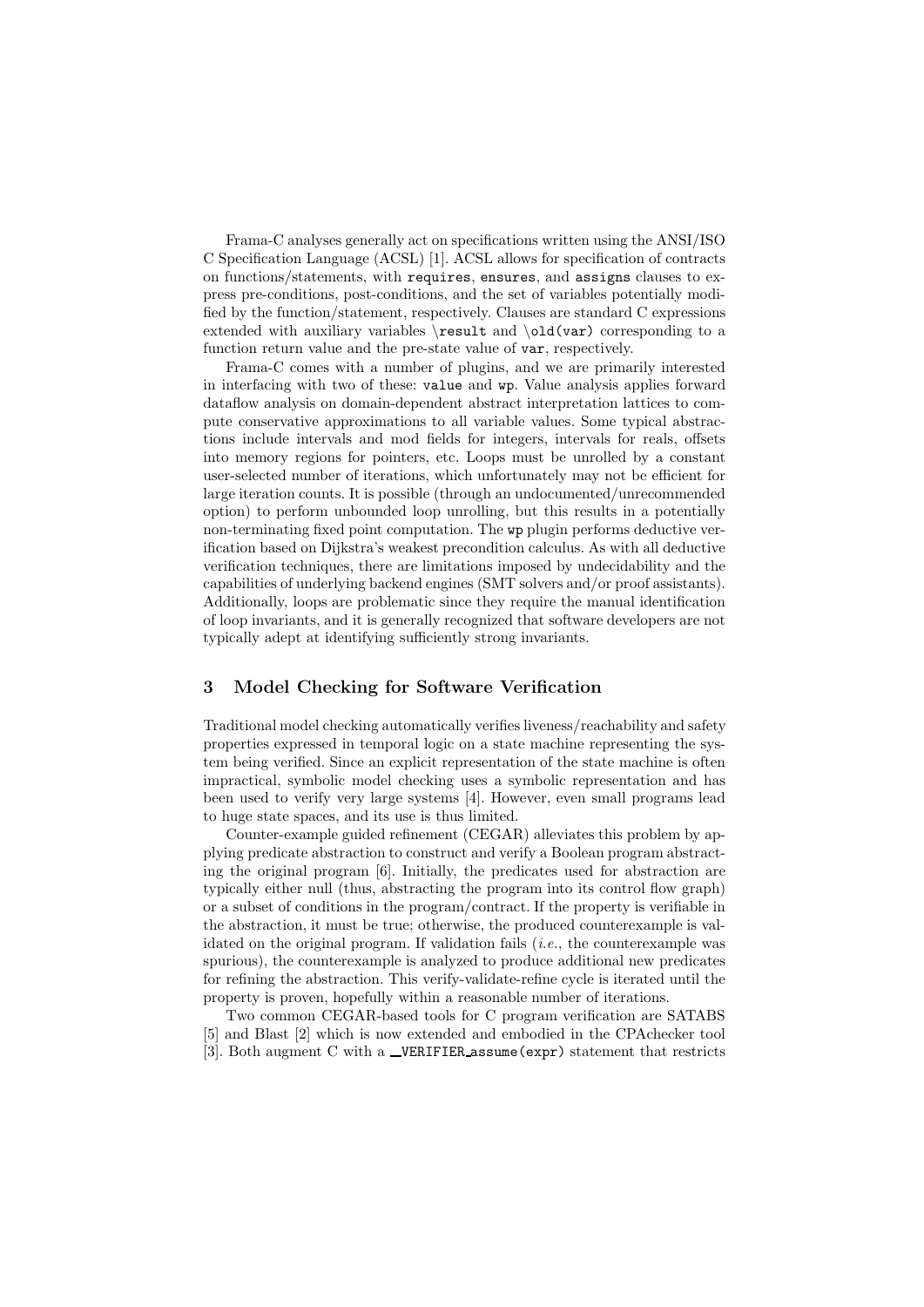the state space to paths in which expr is true (at the point of the statement), and both can be used to verify C assertions. CPAchecker is a configurable tool that allows for multiple analysis techniques, mostly related to reachability analysis. Configurations differ on underlying assumptions such as the approximation of C data types with mathematical types. CEGAR tool performances vary due largely to differing refinement strategies, and the approach in our plugin is to allow multiple user-selectable CEGAR backends. Since we wish to interact with other Frama-C tools that may be strict, we use a conservative configuration that does reachability analysis on bit-precise approximations (named predicateAnalysis-bitprecise), and all further mentions of CPAchecker in this paper should be understood to refer to this configuration.

## 4 The cegarmc Plugin

Our plugin, called cegarmc<sup>1</sup>, verifies statements (which may of course contain arbitrarily nested statements) using SATABS and CPAchecker backends called through the Frama-C GUI. Cegarmc currently supports the following C-99 and ACSL constructs:

- Variables/Types: Scalars including standard variations of integers and floats, arrays, structs/unions, and pointers (to these). Automatic and static storage classes are both supported, but type attributes  $(e.g., for alignment, storage)$ are not supported.
- Statements: all constructs excluding exceptions. This includes function calls.
- ACSL: Statement contracts containing ensures and requires calls. For inter-procedural verification (discussed later), we also support function contracts in called functions along with assigns clauses.

These form a fairly complete C subset, though there is in principle no reason why other constructs can't be supported (if supported by a CEGAR tool).

Cegarmc functions by translating the CIL representation of the statement being verified along with its ACSL contract into an equivalent well-formed singlefunction C program that can be verified by SATABS or CPAchecker. Figure 1 illustrates the resulting architecture. Frama-C includes a mechanism for maintaining/combining validity statuses for contracts (possibly from multiple analyses) along with dependencies between contracts [7], and cegarmc emits a 'true' or 'dont know' status depending on results.

Figure 2 illustrates an abstract statement and its translation, where S' is essentially the CIL version of S. Each variable that appears in S is declared in the same order (thus ensuring parsability), though not necessarily contiguously (see Section 4.1 for a discussion of resulting ramifications with respect to memory models). The labels CMCGOODEND and CMCBADEND capture normal and abnormal termination of S respectively, and S' also replaces abnormal terminations with branches to CMCBADEND (since ACSL statement contracts

 $\overline{1}$  The tool is open-source, under standard GPG License, and available at http://www. compsci.hunter.cuny.edu/~sshankar/cegarmc.html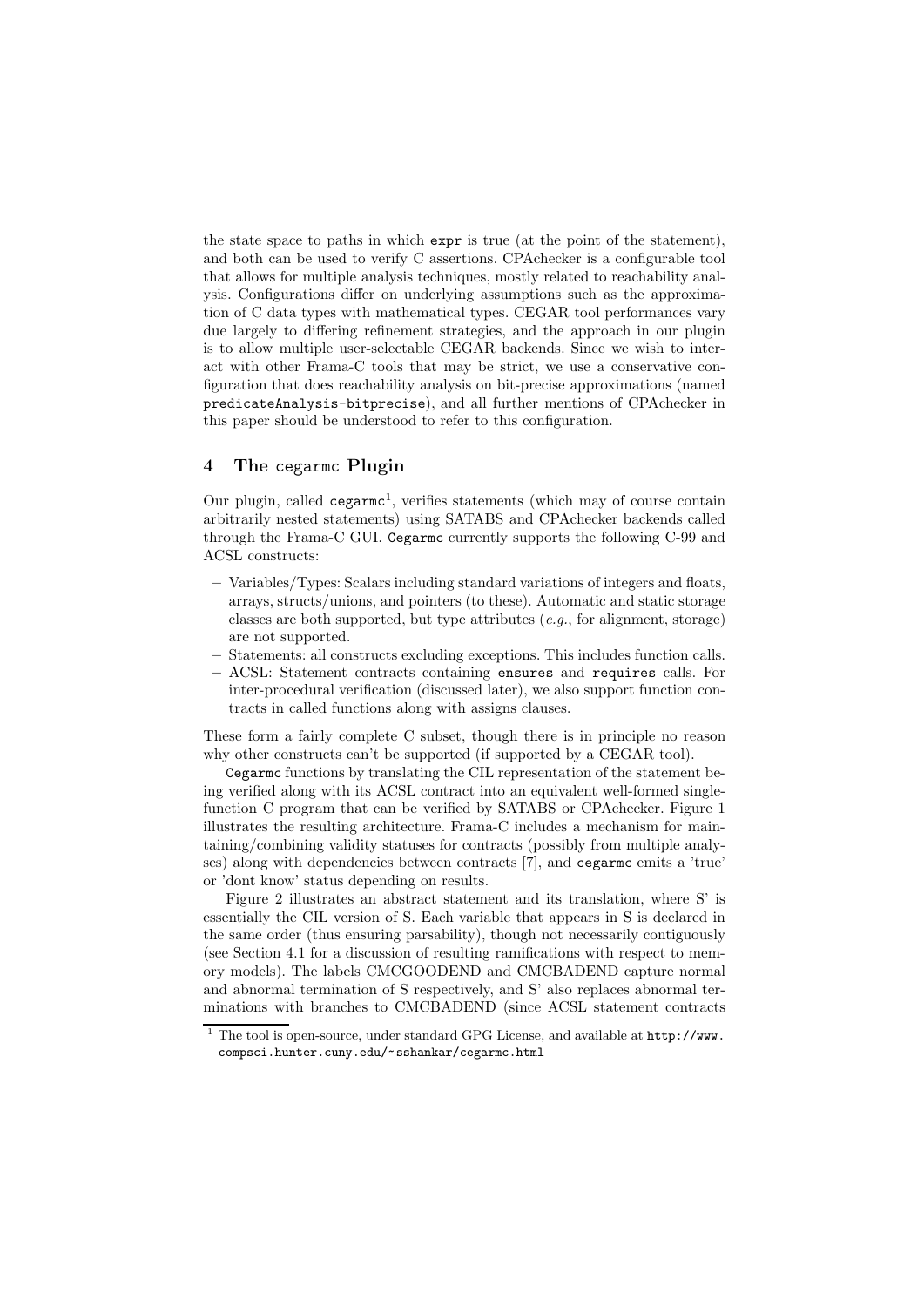

Fig. 1: System Architecture

Translation

```
Original Statement
```

| / $*$ © requires R; | ensures E; |               | Declarations<br>$_L$ VERIFIER_assume $(R)$ ; |  |
|---------------------|------------|---------------|----------------------------------------------|--|
| $*$                 |            |               | $S'$ :                                       |  |
| S:                  |            | CMCGOODEND:   |                                              |  |
|                     |            | $assert(E)$ ; |                                              |  |
|                     |            |               | CMCBADEND: return;                           |  |
| Fig. 2: Translation |            |               |                                              |  |

don't apply to abnormal terminations). Multiple requires clauses are translated to multiple assumes clauses. If there are multiple ensures clauses, this translation is repeated for each one, calling the CEGAR checker once per clause. It is easy to see that this simple translation is sound.

Inter-procedural verification is substantially more complicated. Model checkers require callee expansion, resulting in state space explosion. Assuming a contract can be written for the callee, our approach exploits this contract to implement a form of assume-guarantee reasoning, thus avoiding state space explosion. Our basic approach is to automatically replace function calls with assumes clauses capturing the corresponding contract. Figure 3 illustrates an abstract example of this translation for the non-void 1-argument side-effect-free case, where  $P[x:=y]$  is the substitution operator that replaces all free occurrences of x in P with y. If there are multiple [syntactic] instances of calls to foo in S, distinct Translation (of S1)

Program Fragment

```
// S's body:
...
S1 // calls foo(actual);
...
/*@
  requires R2;
  assigns A2;
  ensures E2;
*/
SomeType foo(formal) {
  ...
};
                            ...
                            SomeType CMCfoo;
                            VERIFIER assume(
                              !R2[formals:=actuals] ||
                              E2[\result:=CMCfoo][\old(formal):=actual])
                            S1'[foo(actual):=CMCfoo]
                             ...
```
Fig. 3: Inter-Procedural Translation Example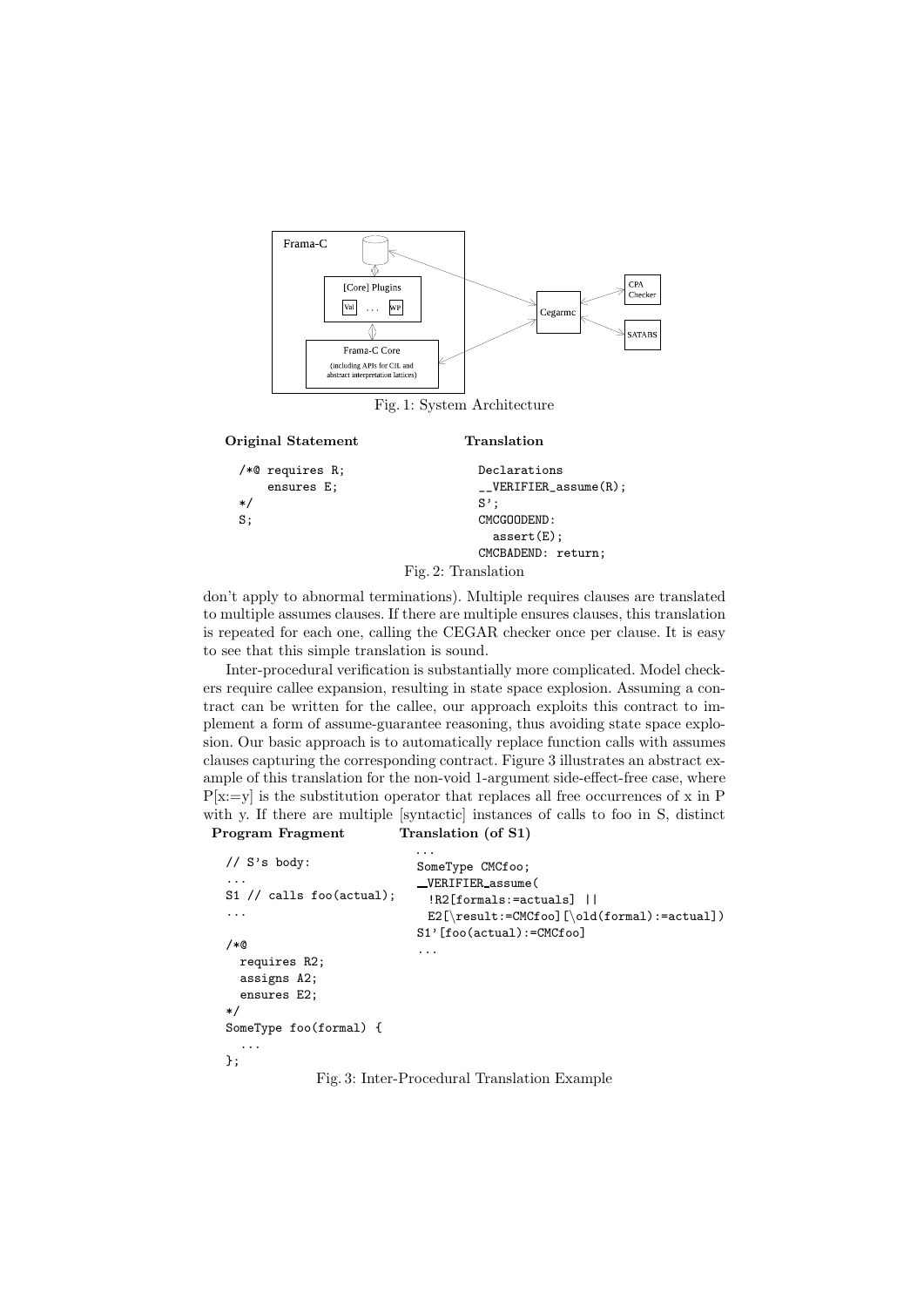identifiers are given to each call variable (e.g., CMCfoo1, CMCfoo2, ...) – note that multiple calls themselves  $(e, q, \text{in a loop})$  are only given one variable since they are declared in a local scope/lifetime. The extensions to multi-argument and void functions are simple to see. Any proofs of S's contract are marked as conditional on foo's contract; thus, vacuous local proofs of S are possible, though the global proof would still fail since foo's contract would be false.

However, this is complicated by side-effects arising from interference between the statement and called function (e.g., assigning of a static global variable). Cegarmc also checks for such interferences using ACSL assigns clauses to identify potentially modified variables, and proceeds with the proof only if no potential interference is found. Additionally, if no assigns clause is present, cegarmc attempts to determine modified variables and marks resulting proofs conditional on independence (which may be proven separately).

#### 4.1 Cegarmc Issues:

There are numerous complicating issues addressed in the engineering of cegarmc. We believe these issues are also likely to be faced by other such tools. The major such issues are highlighted below.

Tool Philosophy: Verification tools differ on whether analyses are guaranteed correct or merely approximations, and combination techniques additionally may be based on confidences/probabilities assigned to the tools. Frama-C's combination algorithm assumes all analyses are correct, and its analyses combination algorithms result in inconsistent statuses if, for example, two plugins emit different statuses for the same contract. In contrast, many CPAchecker analyses use approximations  $(e.g.,$  rationals for integers) for improved efficiency. Since cegarmc is intended to perform seamlessly in the Frama-C platform, it uses only sound tools/configurations where possible and provides feedback otherwise (though constrained by information available in tool documentation).

Language Semantics: Whereas Frama-C supports C-99, SATABS and CPAchecker are based on ANSI C and C-11, respectively. Cegarmc does not account for any resulting semantic issues, and is thus not suitable for verifying any program relying on a the intricacies of a particular C standard. Syntactically, cegarmc only supports C-99 constructs. This [typically unstated] issue is faced by all verification tools, and even within the CEGAR tools themselves since they may use other C-targeted tools.

Memory Model: Any analysis of programs with pointers (or more precisely, pointer arithmetic) is dependent on the underlying memory model. Cegarmc is by its nature restricted to supporting the most restrictive memory model of tools that it interfaces with. Thus, it uses the memory model of Frama-C's value analysis, which assumes that each declared variable defines exactly one distinct base address, and a pointer is not allowed to 'jump' across base addresses (though it may, of course, still point to different elements in the same array or struct/union). Value analysis also generates proof obligations capturing such conditions, which may be independently proven. CEGAR tools also make such assumptions,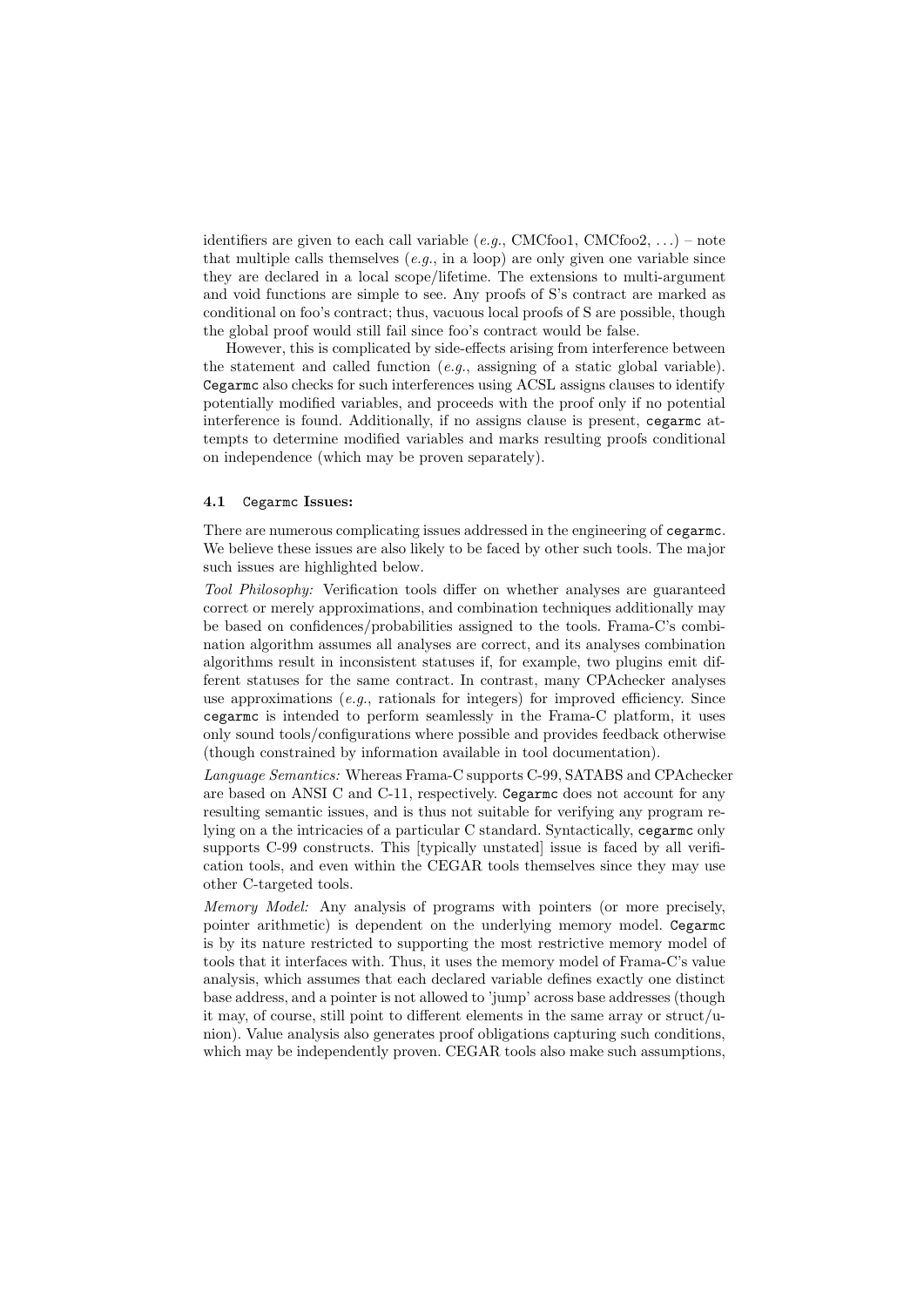though they may simply produce unsound results or be unable to prove a valid contract instead of producing a proof conditional on the obligations. Note that with this memory model, cegarmc need not preserve relative memory addresses (as discussed in Section 4).

*Efficiency:* Our goal in cegarmc (at least in the initial prototype) is to integrate existing CEGAR-based model checkers into a verification toolset, enabling further research in integrated multi-technique verification. Since model checking efficiency is determined primarily by the backend CEGAR tools, the appropriate measure of efficiency is the number of extra variables added by our translation. Cegarmc adds extra variables only for auxiliary ACSL variables and function calls (see Sections 2 and 4, respectively), and is thus unlikely to significantly aggravate state space explosion.

Contextual Verification: Strictly speaking, a statement contract is a standalone entity, and all information about the statement's initial state should be reflected in its requires clauses. However, this complicates the verification process in practice as users may wish to write statement contracts without detailing all initial state information. Cegarmc optionally supports such a model, with the caveat that any changes in the program may invalidate existing cegarmc proofs.

## 5 Conclusions and Further Research

As mentioned earlier, the cegarmc prototype covers a fairly complete C subset. Its performance is almost completely dependent on that of the CEGAR model checker (which is in general highly variable), and cegarmc does not add inefficiencies. Although our primary goal is to enable the convenience of model checking in a powerful multi-approach system, we believe that we have also increased the power of CEGAR tools. In particular, contextual verification allows for CE-GAR verification of program parts within procedures, while our inter-procedural approach enables verification without the typical state space explosion.

Cegarmc is also a framework for much further research. In particular, we plan on integrating different verification approaches to: 1) more fully automate the integration of deductive verification and model checking, 2) exploit abstract interpretation and deductive verification techniques to configure CEGAR tools for better performance, and 3) combine partial results from different techniques for more complete verification.

#### Acknowledgements

This project was partially supported by a Foreign Guest Researcher grant from the Digiteo Foundation in Saclay, France, and a PSC-CUNY research grant. Much thanks is due to Zachary Hutchinson, who contributed to some parts of the code. We would also like to thank the entire Frama-C team for invaluable guidance without which this tool would not have been possible.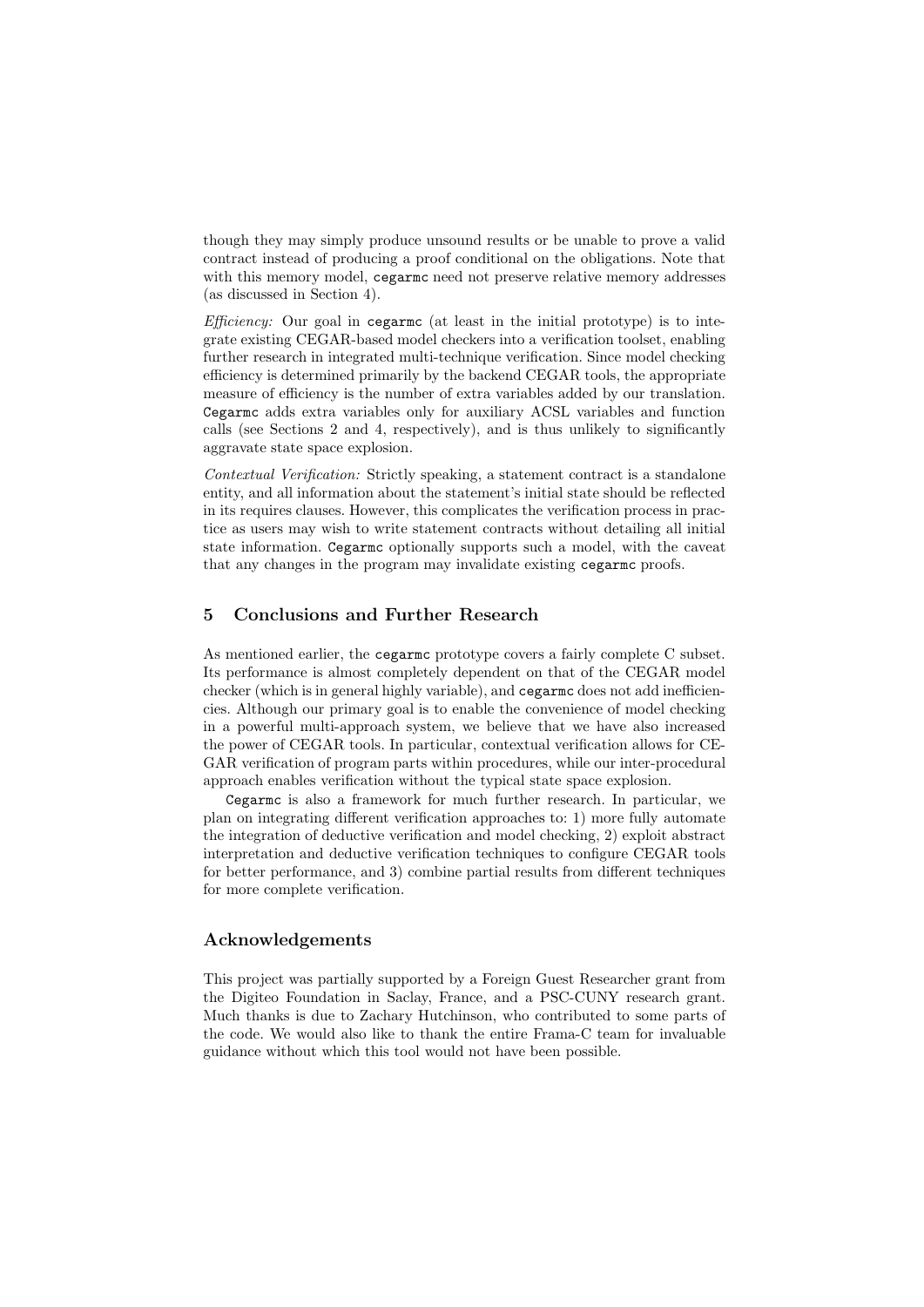#### References

- 1. P. Baudin, P. Cuoq, J.-C. q Filliâtre, C. Marché, B. Monate, Y. Moy, and V. Prevosto. ACSL: ANSI/ISO C specification language, version 1.8.
- 2. D. Beyer, T. A. Henzinger, and G. Théoduloz. Configurable software verification: Concretizing the convergence of model checking and program analysis. In Computer Aided Verification (CAV), pages 504–518, 2007.
- 3. D. Beyer and M. E. Keremoglu. CPAChecker: A tool for configurable software verification. In Computer Aided Verification (CAV), pages 184–190, 2011.
- 4. J. Burch, E. M. Clarke, K. McMillan, D. Dill, and L. Hwang. Symbolic model checking: 10e20 states and beyond. In Proceedings of the Fifth Annual IEEE Symposium on Logic in Computer Science (LICS), pages 428–439, 1990.
- 5. E. Clarke, D. Kroening, N. Sharygina, and K. Yorav. SATABS: SAT-based predicate abstraction for ANSI-C. In Tools and Algorithms for Construction and Analysis of Systems (TACAS), pages 570–574, 2005.
- 6. E. M. Clarke, O. Grumberg, S. Jha, Y. Lu, and H. Veith. Counterexample-guided abstraction refinement. In Computer Aided Verification (CAV), pages 154–169, 2000.
- 7. L. Correnson and J. Signoles. Combining analyses for c program verification. In International Workshop on Formal Methods for Industrial Critical Systems (FMICS), pages 108–130, 2012.
- 8. P. Cousot and R. Cousot. Abstract interpretation: A unified lattice model for static analysis of programs by construction or approximation of fixpoints. In Fourth ACM Symposium on Principles of Programming Languages (POPL), pages 238– 252, 1977.
- 9. E. W. Dijkstra. Guarded commands, nondeterminacy, and formal derivation of program. Communications of the ACM (CACM), 18(8):453–457, August 1975.
- 10. R. Floyd. Assigning meanings to programs. Proceedings of Symposia in Applied Mathematics, 19:19–32, 1967.
- 11. C. Hoare. An axiomatic basic for computer programming. Communications of the ACM, 12(10):576–580, October 1969.
- 12. F. Kirchner, N. Kosmatov, V. Prevosto, J. Signoles, and B. Yakobowski. Frama-c, a software analysis perspective. Formal Aspects of Computing, 27:573–609, March 2015.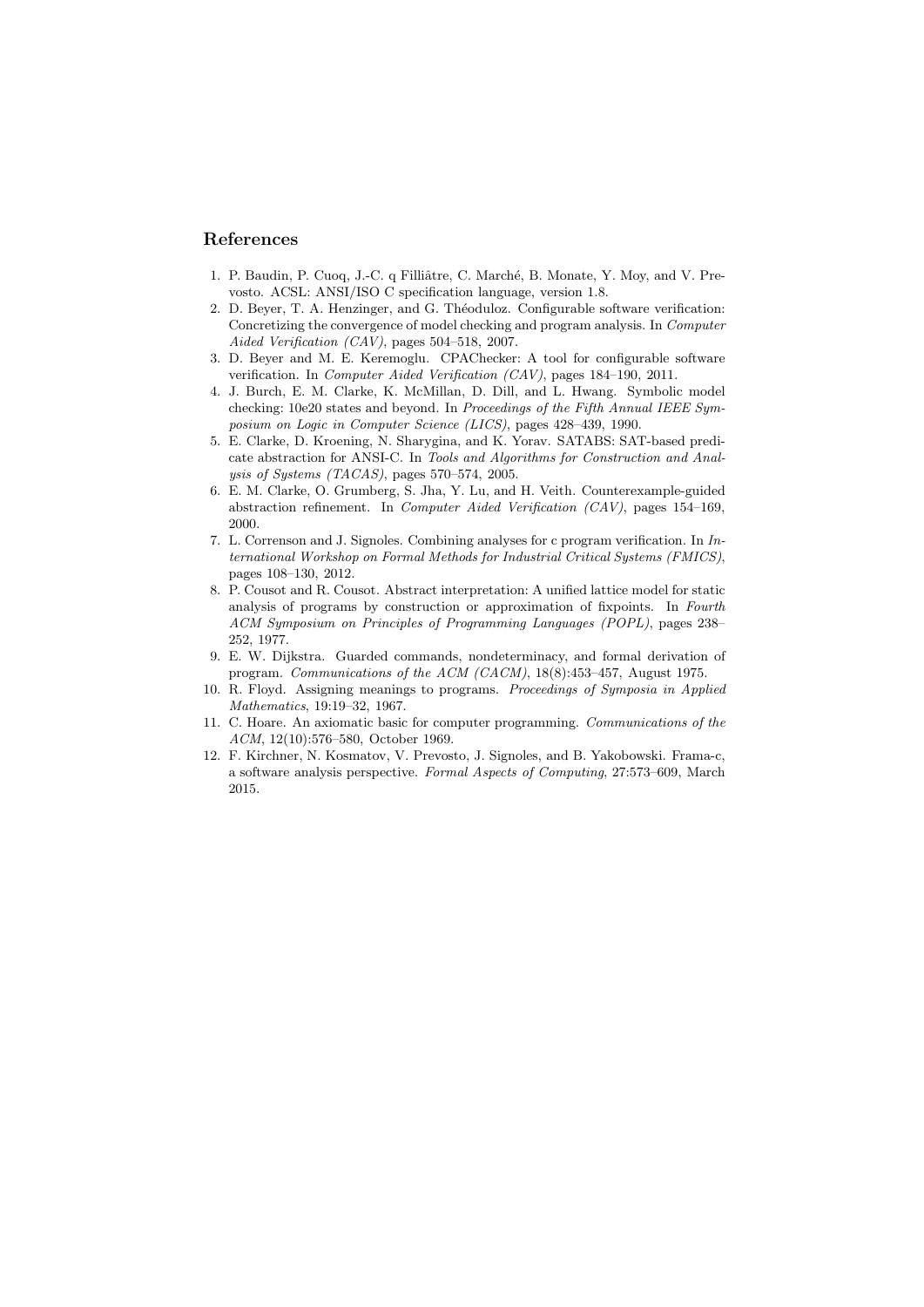# A Tool Integrating Model Checking Into a C Verification Toolset Oral Presentation Plan

Subash Shankar and Gilbert Pajela

City University of New York (CUNY) subash.shankar@hunter.cuny.edu gpajela@gradcenter.cuny.edu

Abstract. This discusses an informal plan for oral presentation of the tool as requested in the call for papers.

## Outline of Presentation

The presentation consists of the following parts with estimated time in parentheses:

- 1. (15%) An outline of major verification approaches along with the pros/cons of each to motivate the need for model checking. This includes a brief description of the tools Frama-C/ACSL, CPAchecker, and SATABS, focusing on portions used in our approach.
- 2. (30%) The implementation of our tool, including the translations, especially for the interprocedural case.
- 3. (40%) Examples that illustrate the basics as well as some of the issues discussed in the paper. In particular, this includes contextual verification and interprocedural verification. These examples will be run live using the tool, and are listed below.
- 4. (15%) Outline of ongoing and future research by us. We also want to emphasize that the tool provides a framework for others to research the integration of multiple verification approaches, and will mention helpful usage information.

### Examples

The examples alluded to above are:

1. A simple nested loop example. The goal of this example is to show the tool interface. The properties to be proven are simple with CEGAR, while value analysis would require unrealistically many unrollings and weakest preconditions would require the manual identification of loop invariants.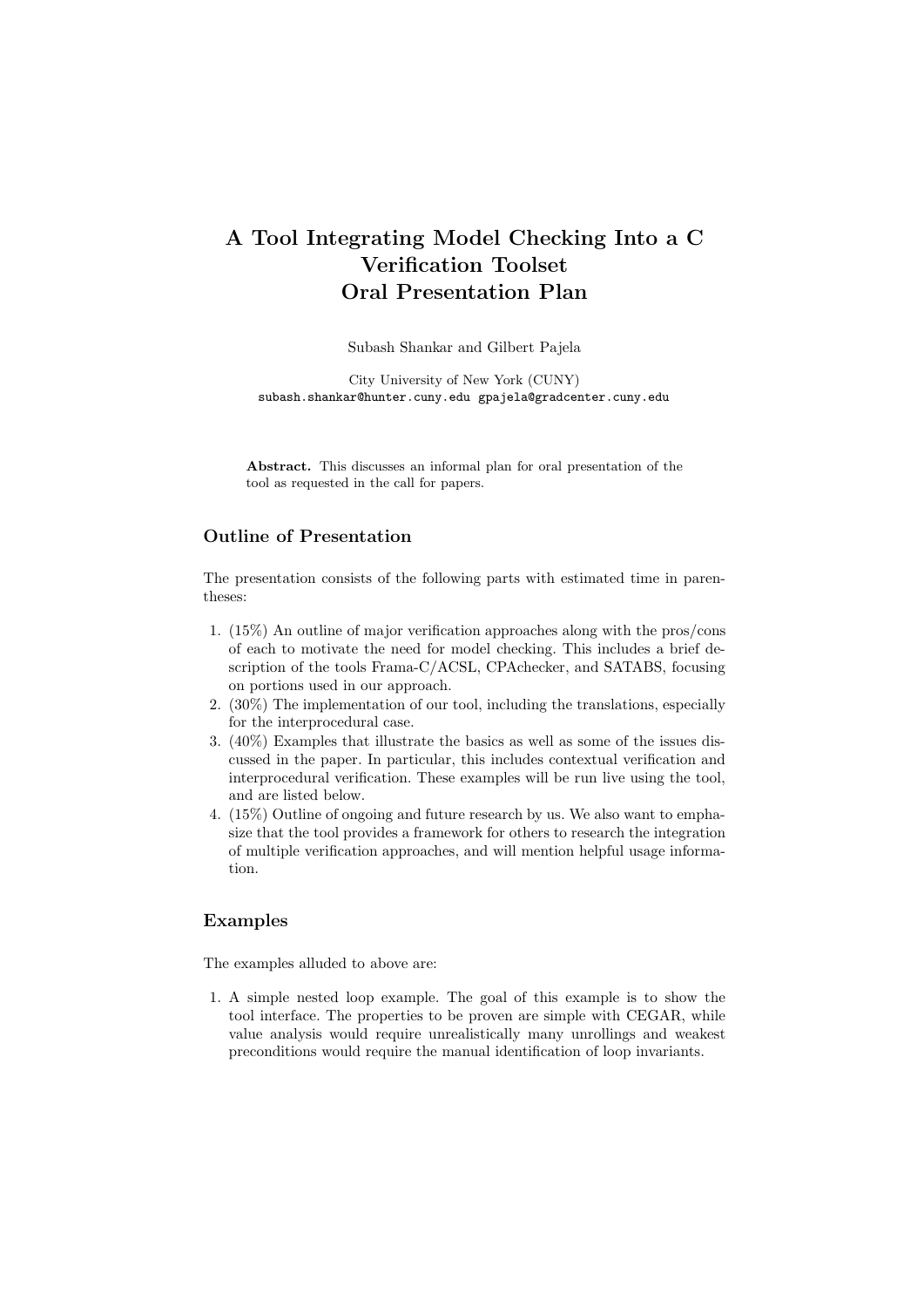- 2. An example that illustrates the verification of a multi-statement program using multiple approaches. One loop would be proven with our tool, while some straight-line arithmetic code would be proven using deductive verification. The resulting proofs are interdependent (and marked so), and the demo would also show these dependences and how they are automatically discharged after all proofs are complete. For example, Figure 1 illustrates a program with 3 statements, where the second contract is proven by cegarmc while the others are proven by  $wp$ . The resulting proof dependence tree is shown in Figure 2.
- 3. An example that illustrates the use of contextual verification. This example will be a statement that is false by itself but true in the context of the program. Value analysis will be used to generate a context, and the statement will be proven using cegarmc. Of course, the statement may be something that isn't provable using value or wp (as shown above).
- 4. An example that illustrates how our compositional approach to interprocedural verification is more powerful than what model checkers can do by themselves. Figure 3 shows one such example. The verification of the statement contract in main requires .503 s. and 8 CEGAR iterations using CPAchecker, while it would have taken 25.097 s. and 16 CEGAR iterations for the entire program (both on the same machine/settings). The proof is of course conditional on foo's proof, but that is easy to verify by either wp (if a loop invariant is supplied) or cegarmc (if an equivalent statement contract on the function's body is stated). While this 50-fold improvement should not be surprising (and can be made arbitrarily larger depending on n's value), it illustrates the convenience of automatically breaking down a complicated inter-procedural verification into manageable smaller verification tasks.

Depending on the allotted time, some of these examples may be combined.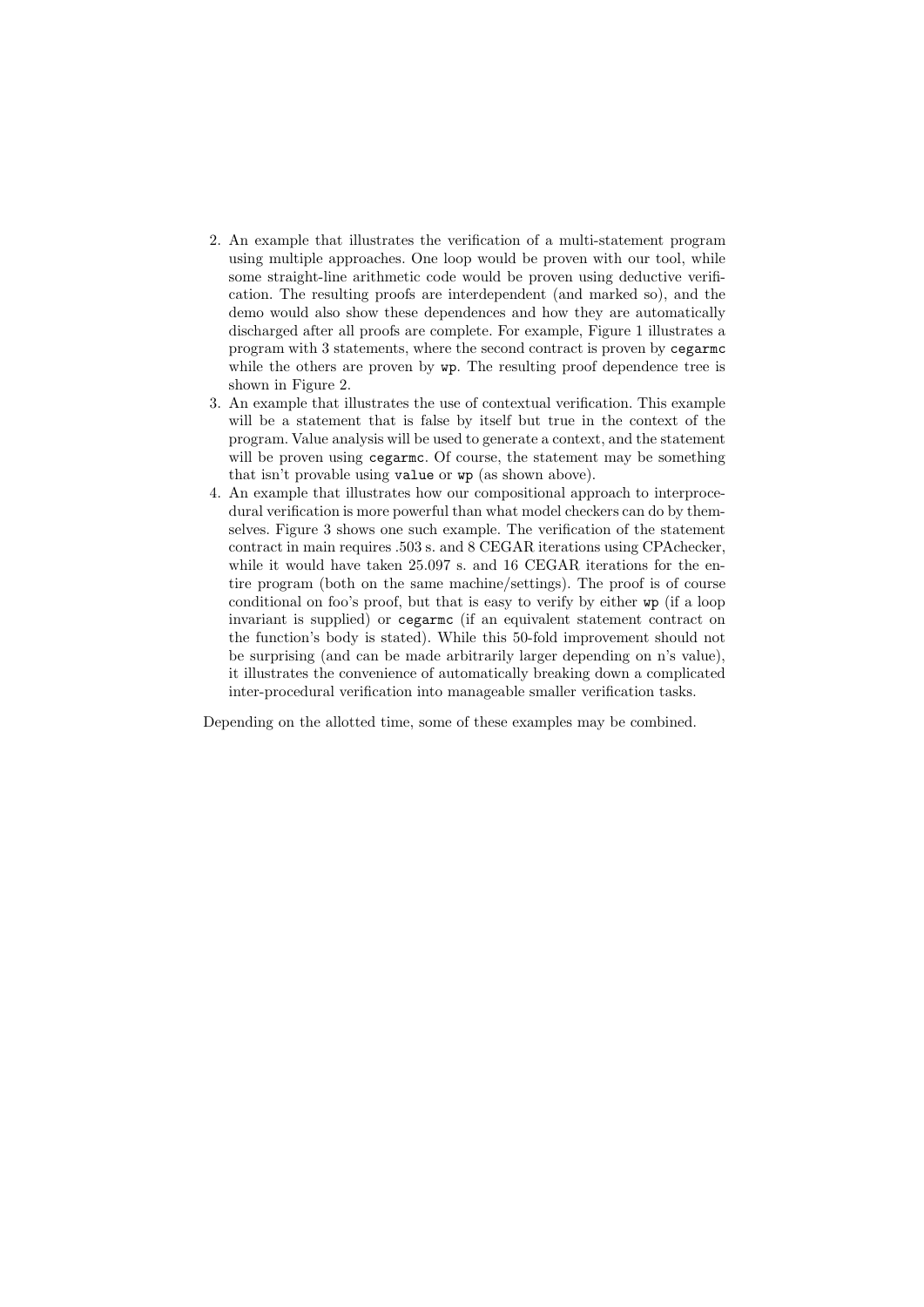

Fig. 1: Example

|                     |        |      | Dependencies                                                    |                     | $\Phi \; = \; \Box \; \; \mathbf{X}$   |
|---------------------|--------|------|-----------------------------------------------------------------|---------------------|----------------------------------------|
| View<br>Global View | Global | Tree | Both                                                            | Depth forward: 2    | $\hat{z}$ backward: 2<br>$\hat{\cdot}$ |
|                     |        |      | $\begin{array}{c} \text{ensures} \\ \text{t} > 2.0 \end{array}$ |                     |                                        |
|                     |        |      |                                                                 |                     |                                        |
|                     |        |      | ensures<br>s < 1                                                |                     |                                        |
|                     |        |      |                                                                 |                     |                                        |
|                     |        |      | <b>MC</b>                                                       | requires<br>$s < 0$ |                                        |
|                     |        |      | ensures<br>$s == 0$                                             |                     |                                        |
|                     |        |      |                                                                 |                     |                                        |
|                     |        |      | Wp.typed                                                        |                     |                                        |
|                     |        |      |                                                                 |                     |                                        |

Fig. 2: Proof Dependence Tree